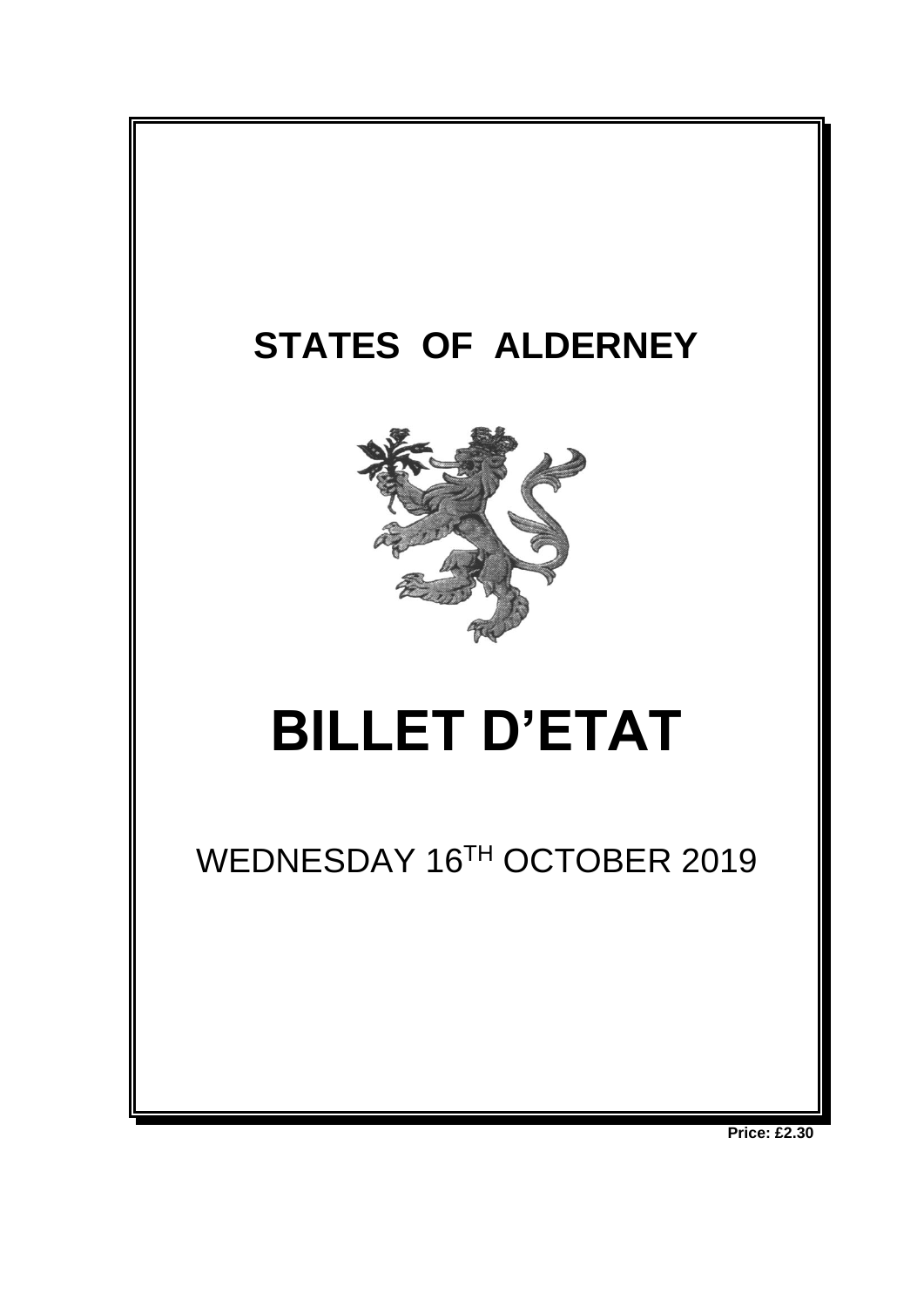# **STATES OF ALDERNEY**

# **BILLET D'ETAT**

# **FOR WEDNESDAY 16 TH OCTOBER 2019**

Members of the States:

I have the honour to inform you that the Meeting of the States will be held at 5:30 pm on Wednesday 16<sup>th</sup> October 2019. This will be preceded by the People's Meeting, which will be held on Wednesday 9 th October 2019 at 7:00 pm in the Island Hall.

> William Tate President

### **Item l The Economic Statistics (Guernsey and Alderney) Law, 2019**

**The following letter was received from Mr Tate, President of the States of Alderney:-**

*"Please find enclosed a letter from the Bailiff, dated 26th September 2019, seeking approval of the above law.*

*I would therefore be obliged if you would debate this matter at your meeting on 16th October 2019 and give your approval as set out in the letter.*

> *William Tate President"*

**The States of Alderney is asked to approve the draft Projet de Loi entitled "The Economic Statistics (Guernsey and Alderney) Law, 2019" and to authorise the Bailiff to present a most humble petition to Her Majesty praying for Royal Sanction thereto.**

Note:- A copy of the Projet de Loi entitled "The Economic Statistics (Guernsey and Alderney) Law, 2019" may be viewed online or at the States Office, Island Hall, and in the Library.

## **Item Il The States' Register of Contact Details (Guernsey and Alderney) Law, 2019**

**The following letter was received from Mr Tate, President of the States of Alderney:-**

*"Please find enclosed a letter from the Bailiff, dated 26th September 2019, seeking approval of the above law.*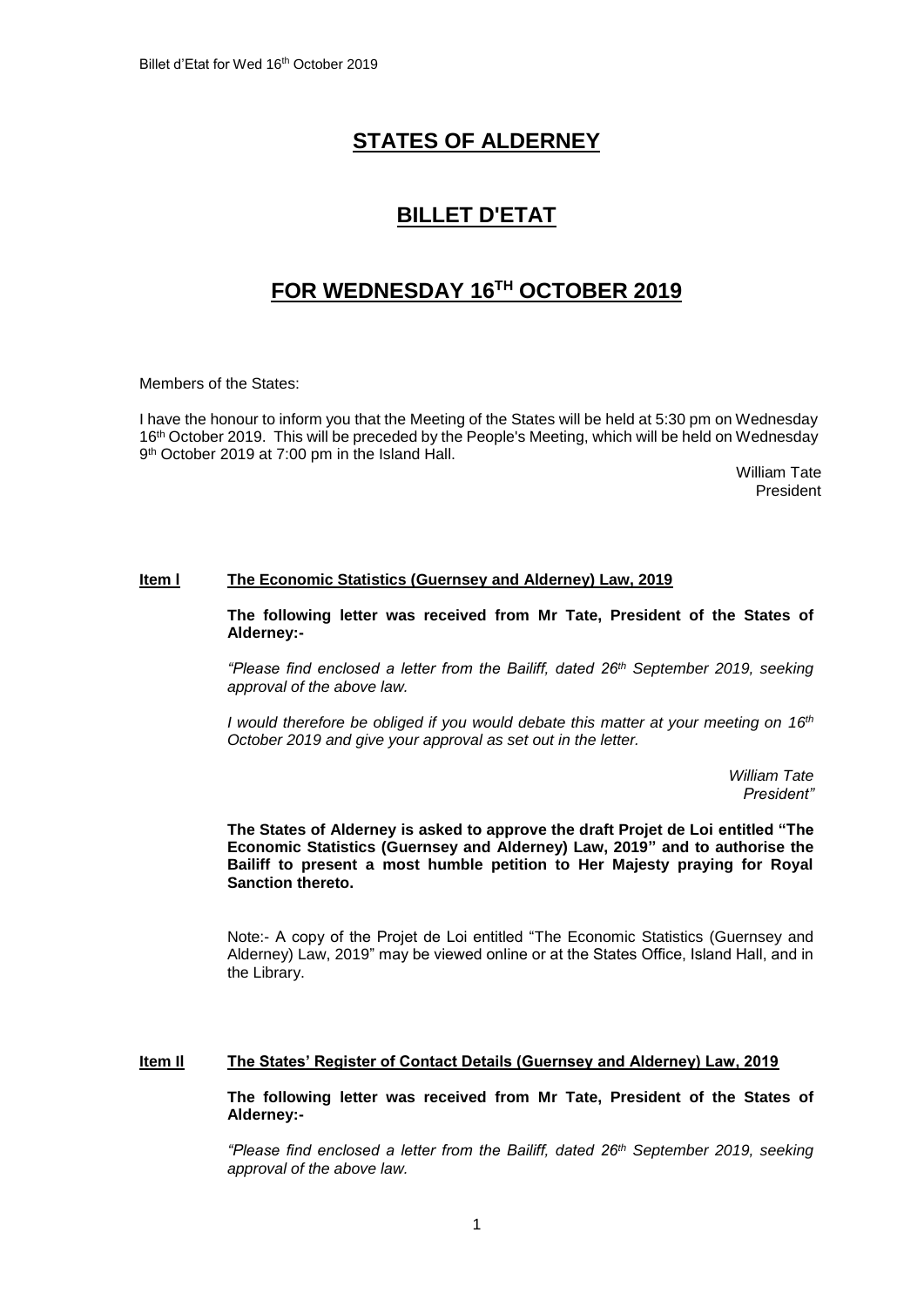*I would therefore be obliged if you would debate this matter at your meeting on 16th October 2019 and give your approval as set out in the letter.*

> *William Tate President"*

**The States of Alderney is asked to approve the draft Projet de Loi entitled "The States' Register of Contact Details (Guernsey and Alderney) Law, 2019" and to authorise the Bailiff to present a most humble petition to Her Majesty praying for Royal Sanction thereto.**

Note:- A copy of the Projet de Loi entitled "**The States' Register of Contact Details (Guernsey and Alderney) Law, 2019**" may be viewed online or at the States Office, Island Hall, and in the Library.

#### **Item IlI The Public Holiday (Alderney) Ordinance, 2019**

#### **The following letter was received from Mr Dent, Chairman of the Policy and Finance Committee:-**

*"It was reported to the July meeting of the Committee that the UK would be moving the day of the early May bank holiday in 2020 to mark the 75th anniversary of VE Day on the day itself.*

*UK Business Secretary Greg Clark announced;*

*"The early May bank holiday in 2020 will move from Monday 4th May to Friday 8th May to mark the 75th anniversary of VE Day which takes place on 8 May, and enable people to pay tribute to those who served in one of the most significant events in our country's history. The occasion will remember the contribution of British, Commonwealth and Allied armed forces personnel; those who contributed to the war effort and safeguarded the Home Front. As well as marking the Allies' victory in 1945, the bank holiday will serve as an opportunity to pay tribute to those who have served and continue to serve in the UK Armed Forces and their families."*

*The Public Holiday (Alderney) Ordinance, 2019 provides for Monday 4th May not to be a public holiday in 2020 and for Friday 8th May to be a public holiday.*

*I should be grateful if you would place this matter before the States of Alderney with an appropriate proposition.*

*James Dent, Chairman"*

Committee Members Present:-

Mr J Dent, Chairman Ms A Burgess Mr M Dean Mr K Gentle Mr C Harris Mr L Jean Mr G McKinley OBE Mr S Roberts Mr A Snowdon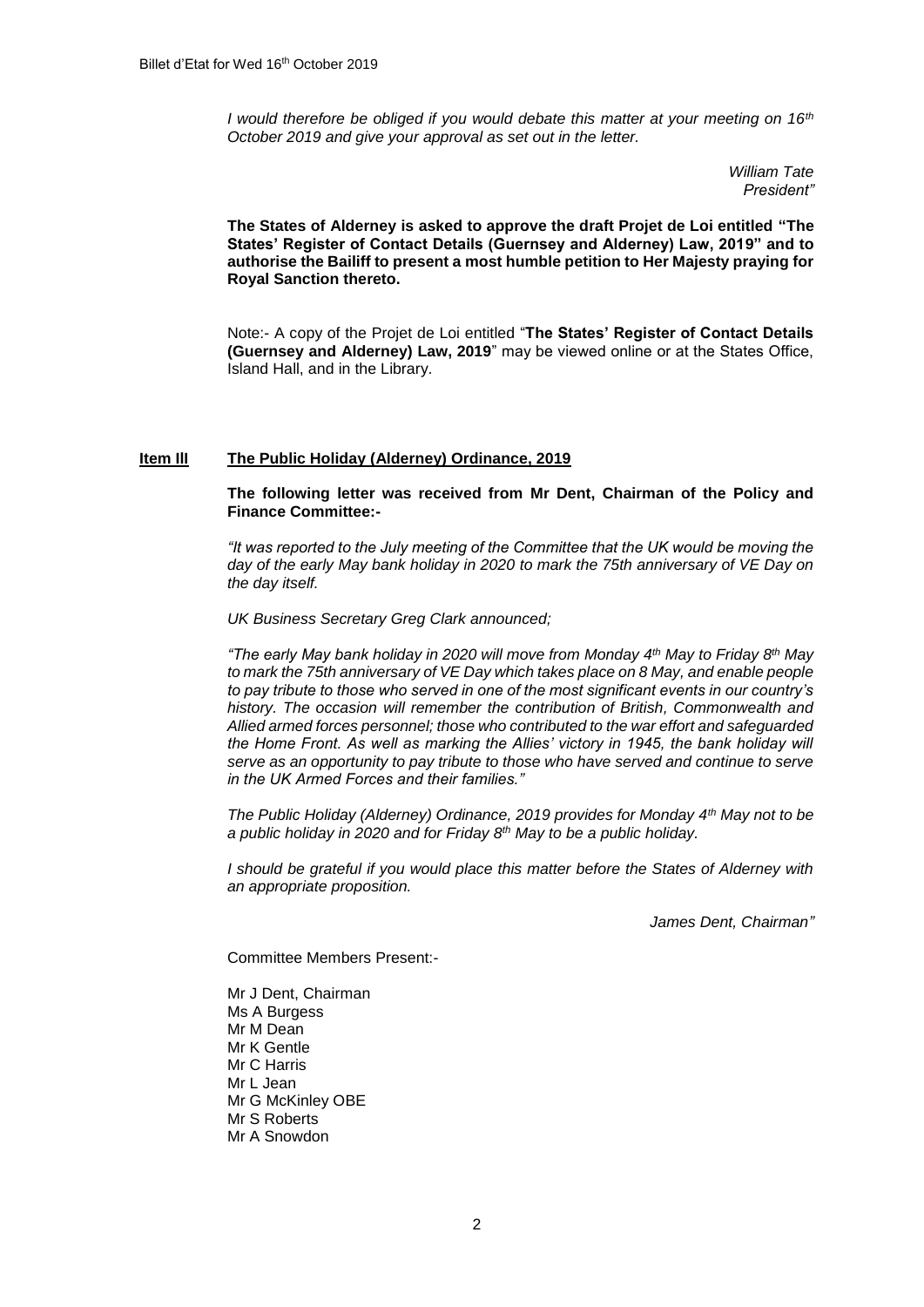**The States of Alderney is asked to approve "The Public Holidays (Alderney) Ordinance, 2019" so that the early May bank holiday in 2020 moves to Friday 8th May 2020 to mark the 75th anniversary of VE Day on the day itself.**

#### **Item IV Appointment of Code of Conduct Panel Member**

**The following letter was received from Mr Dent, Chairman of the Policy and Finance Committee:-**

*"Under Part III, Item 23 of the Code of Conduct for States Members, The President shall appoint five members of the population on the electoral role to form the Members Conduct Review Panel.* 

*At the January 2019 meeting of the States of Alderney, the States approved that the following members of the population to be appointed as Members of the States Members Code of Conduct Review Panel:*

*Mr Peter Allen Mr Peter Cunningham Mrs Helen McGregor Mr William Tate Mr Matthew Birmingham*

*Mr Tate has subsequently been appointed as President of the States of Alderney and therefore under item 23 of the Code of Conduct for States Members as President assumes the Chair of the Review Panel, this leaves a vacancy.*

*The Policy and Finance Committee at its meeting on 19th September recommended that Mr Donald Hughes be invited to become a member of the Review Panel as his replacement.*

*I* would be grateful if this matter is placed before the next meeting of the States of *Alderney with an appropriate proposition.*

*James Dent, Chairman"*

Committee Members Present:-

Mr J Dent, Chairman Mr D Earl, Deputy Mr M Dean Mr K Gentle Mr C Harris Mr L Jean Mr G McKinley OBE Mr S Roberts Mr A Snowdon

**The States of Alderney is asked to approve that Mr Donald Hughes be confirmed as a Member of the States Members Code of Conduct Review Panel until the next Annual January Meeting of the States of Alderney.**